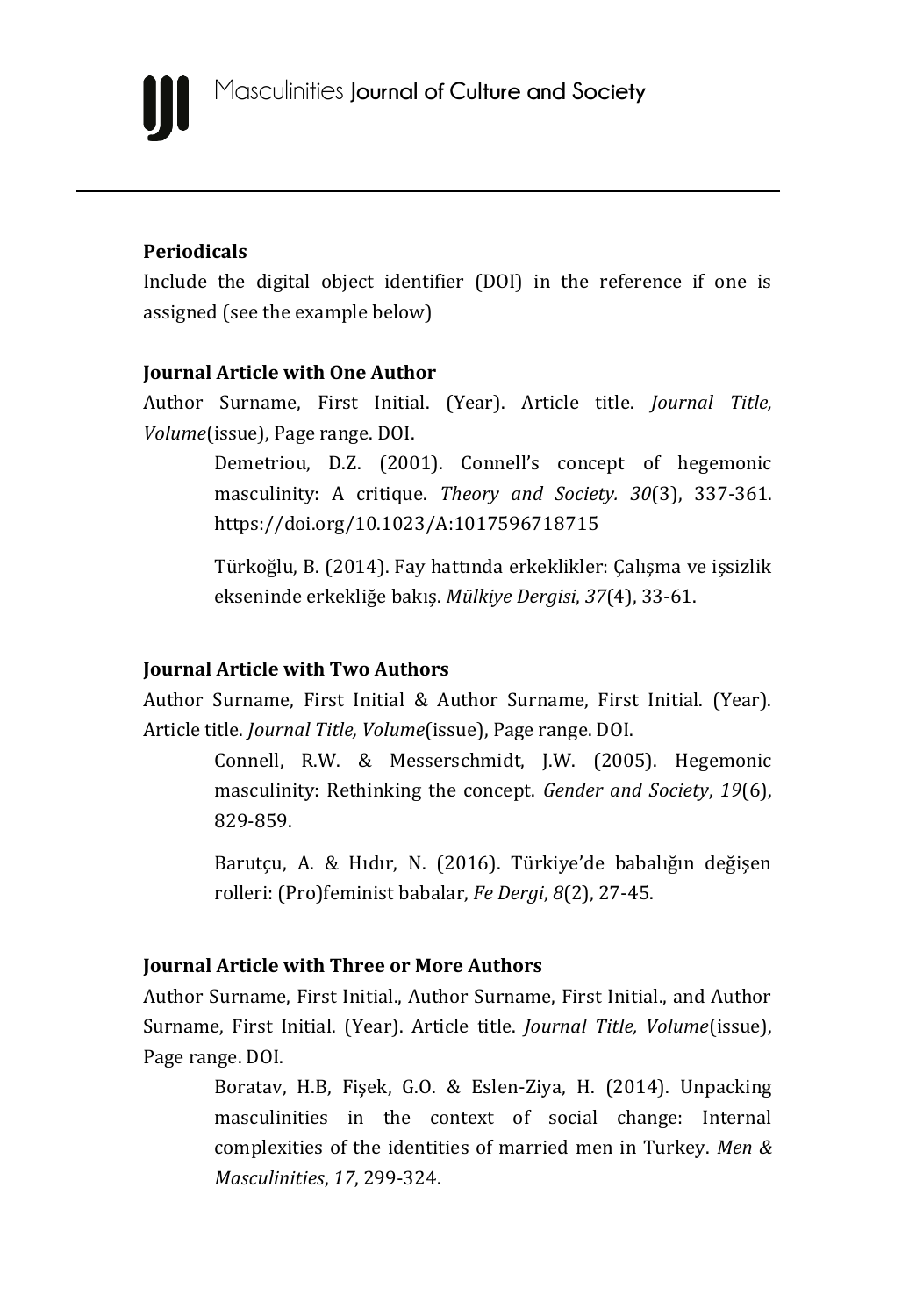### **Books**

## **Book with Single Author**

Author Surname, First Initial. (Year). *Book title* (Edition). Place of Publication: Publisher.

> Connell, R. W. (2005). *Toplumsal cinsiyet ve iktidar* (3. baskı). İstanbul: Ayrıntı Yayınları.

> Connell, R. W. (2005). *Masculinities* (2<sup>th</sup> ed). Cambridge: Polity Press.

### **Book with Two Authors**

Author Surname, First Initial & Author Surname, First Initial. (Year). *Book title* (Edition). Place of Publication: Publisher.

> Hearn, J. & Pringe, K. (2006). *European perspectives on men and masculinities*. N.Y: Palgrave Macmillan.

## **Book Chapter**

Author Surname, First Initial & Author Surname, First Initial. (Year). in Title of Chapter. *Book title* (Edition) (Page Range). Place of Publication: Publisher.

> Yıldırım, A. & Şimşek, H. (2000). Nitel araştırmanın planlanması: sosyal bilimlerde nitel araştırma yöntemleri. A. Yıldırım & H. Şimşek (Eds.), *Sosyal bilimlerde nitel araştırma yöntemleri* içinde (2. Baskı, s. 49-91). Ankara: Seçkin Yayınları.

Dillard, J. P. (2020). Currents in the study of persuasion. In M. B. Oliver, A. A. Raney, & J. Bryant (Eds.), *Media effects: Advances in theory and research* (4th ed., pp. 115–129). New York & London: Routledge.

# **Edited Book**

Author Surname, First Initial & Author Surname, First Initial. (Ed.) (Year). *Book title* (Volume). Place of Publication: Publisher.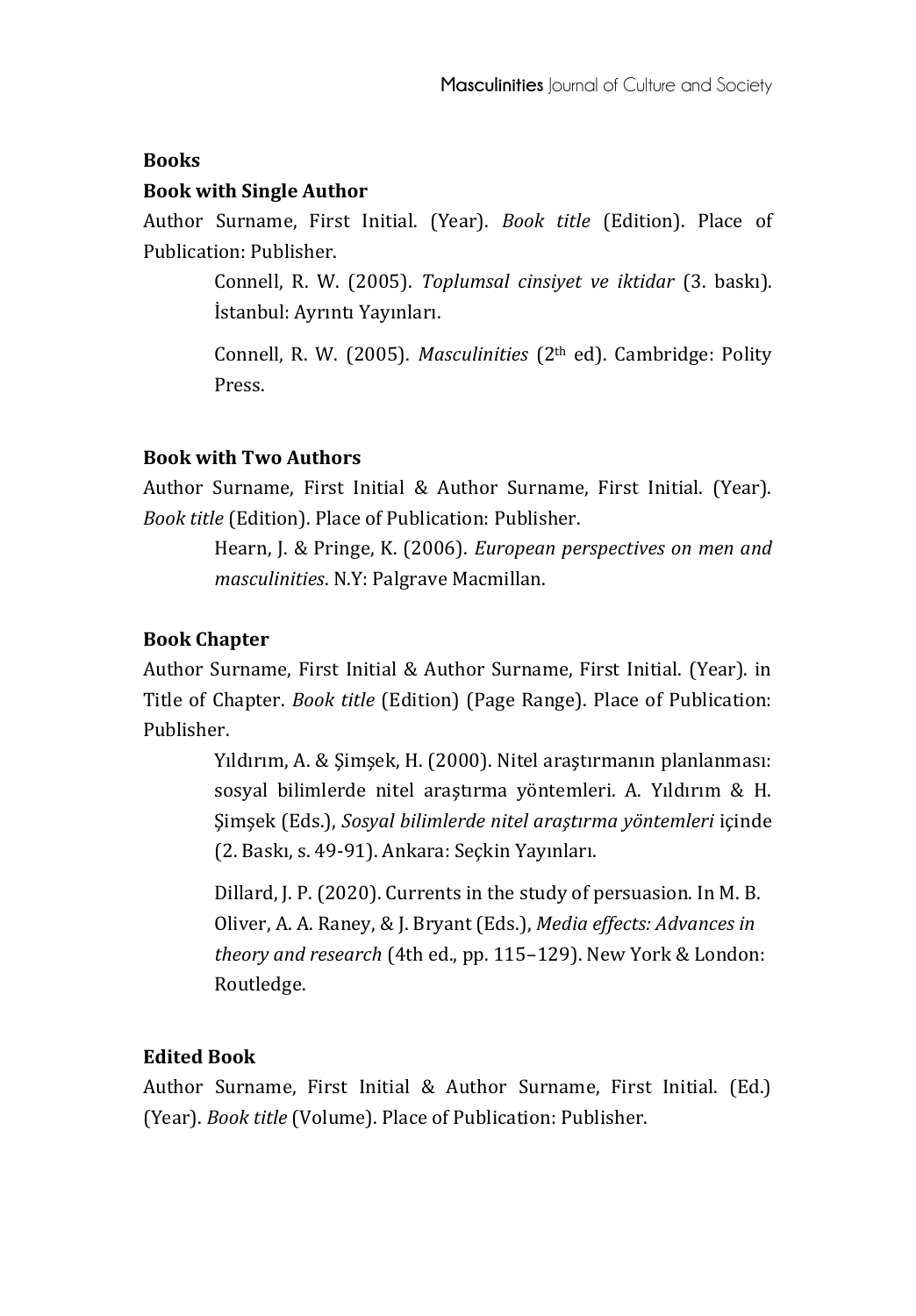Cornwall, J. A. & Lindisfarne, N. (Eds.) (2014). *Dislocating masculinity: Comparative ethnographies*. New York & London: Routledge.

### **Chapter in an Edited Book**

Author Surname, First Initial. (Year). Title of chapter. In Editor's First Initial, Editor's Surname (Ed.) *Book title* (Edition, Page Range). Place of Publication: Publisher.

> Loizos, P. (1994). A broken Mmrror: Masculine sexuality in Greek Eehnography. A. Cornwall & N. Lindisfarne (Eds.), *Dislocating Masculinity: Comparative ethnographies* (1st ed., pp. 66–81). London & New York: Routledge.

### **Unpublished Dissertations/Thesis**

Author Surname, First Initial. (Year). *Title of thesis/dissertation*  (Description). Institution and place where thesis/dissertation is held.

> Akyüz, S. (2012). *Political manhood in 2000's Turkey: Representations of different masculinities in politics*. (Unpublished Dissertation). Bilkent University / Institute of Economy and Social Sciences, Ankara.

## **Scientific Meetings and Conferences Oral Presentation**

Author's surname, initial of the author's given name. (Year, Month) *The title of the oral presentation*. The title of the scientific meeting,

> Arpacı, M. (2019, Eylül). *Türkiye'de tıbbi söylem, erkeklik ve cinsellik.* [Sözlü Sunum]. 2. Uluslararası Erkekler ve Erkeklikler Sempozyumu, İstanbul, Türkiye.

> Güler, E. (2019, September). *Masculinity crises in 1960s' Turkish novels*. [Conference presentation]. The 2nd International Symposium on Men and Masculinities, İstanbul, Turkey.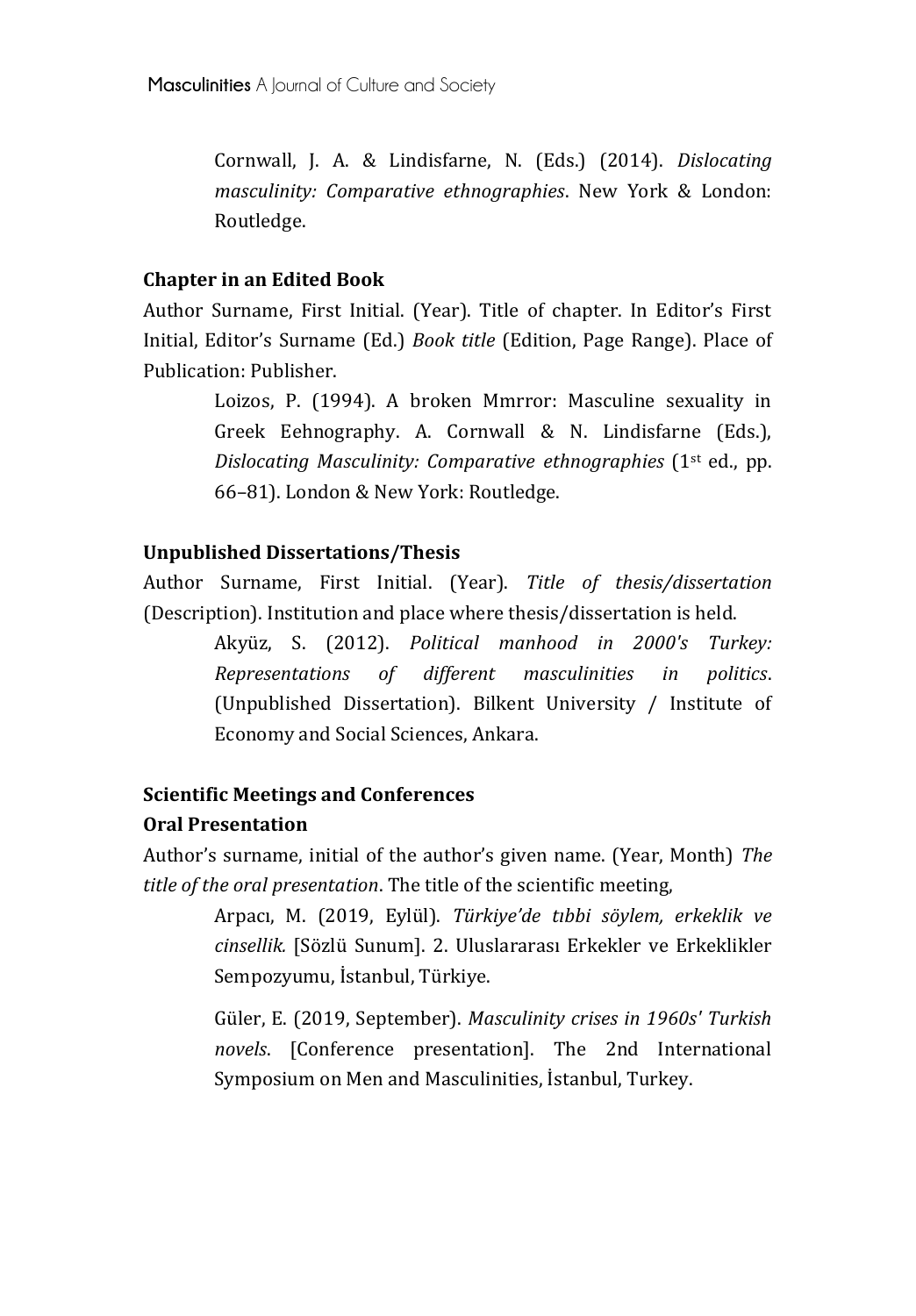## **Conference Proceedings**

The conference/panel papers should be cited like edited book chapters.

First presenter's surname, initial of the first presenter's given name, Second presenter's surname, initial of the second presenter's given name, the third presenter's surname, initial of the third author's given name. (Year, Month and days) The title of the presentation. Initial of the session chair(s)'s name. Surname of the session chair. *The title of the Symposium/Panel*. The name of the organizing institution of the Symposium/Panel. The Place of the Symposium/Panel.

> Korkmaz, L. (2017, Haziran 10-12). Cinsiyetçilik. İçinde Z. Yeniçeri (Oturum başkanı), *Cinsiyet ve dezavantajlı gruplar* [Panel]. Sinop Barosu, Sinop, Türkiye.

> De Boer, D., & LaFavor, T. (2018, April 26–29). The art and significance of successfully identifying resilient individuals: A person-focused approach. In A. M. Schmidt & A. Kryvanos (Chairs), *Perspectives on resilience: Conceptualization, measurement, and enhancement* [Symposium]. Western Psychological Association 98th Annual Convention, Portland, United States.

## **Media Sources**

## **Anonymous Newspaper Article or News Report**

The title of the Article. (Year. Day, Month). *The name of the newspaper*, page range (or url link).

Karar seçimi etkilemez. (2003, 24 Ocak). *Radikal*, 6.

Mrs. Obama says 'lovely frame' in box during awkward handoff. (2018, February 1). *AP News*.

https://www.apnews.com/31f3520500c94a6ebfdbd2a0db5f4b 60

### **Nonanonymous Newspaper Article or News Report**

Author's surname, the initial of the author's given name. (Year, Day, Month) The name of the article. *The name of the newspaper*. Page range. Belge, M. (2008, 4 Ocak). Tarih niçin sevilir? *Radikal*, 7.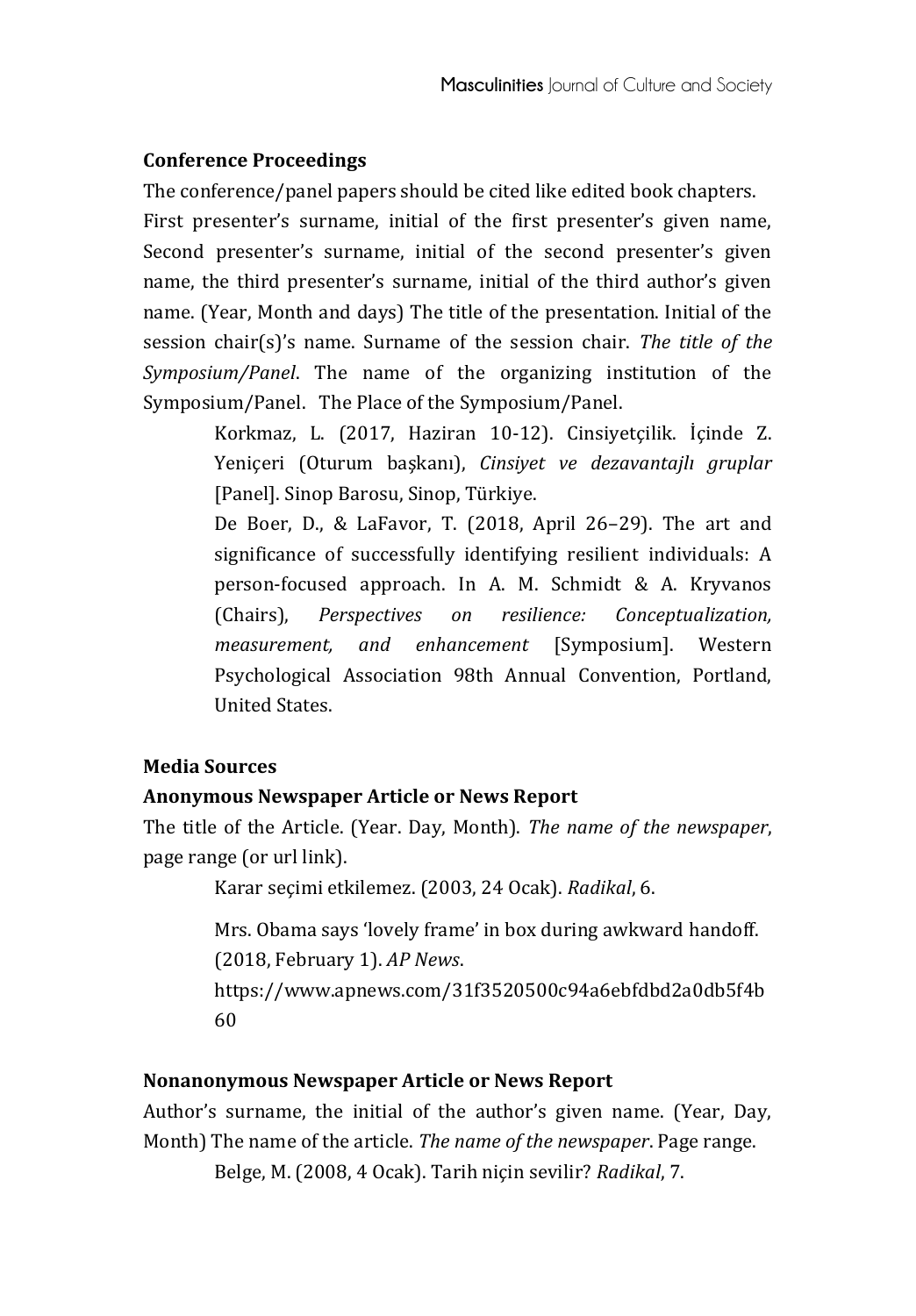Harlan, C. (2013, April 2). North Korea vows to restart shuttered nuclear reactor that can make bomb-grade plutonium. *The Washington Post,* A1, A4.

### **Films or Videos**

Director's surname, Initial of the Director's name. (Year). *Title of film.* Production Location: Production company.

> Akpınar, N. (Yapımcı) ve Erdoğan, Y. (Yönetmen). (2004). *Vizontele Tuba* [Film]. Türkiye: BKM Film Fleming, V. (Director). (1939). *Gone with the wind* [Film]. Selznick International Pictures; Metro-Goldwyn-Mayer.

### **An episode of a Television Programme**

Screenwriter's surname, Initial of the Screenwriter's name. (Screenwriter) & Director' surname, Initial of the Director's name. (Year). Title of the episode. (Television programme episode) *Television Programme Title.* Broadcasting Place: Broadcasting Institution.

> Favreau, J. (Screenwriter), & Filoni, D. (Director). (2019, November 12). Chapter 1 (Season 1, Episode 1) [TV series episode]. In J. Favreau, D. Filoni, K. Kennedy, & C. Wilson (Executive Producers), *The Mandalorian*. Lucasfilm; Golem Creations.

### **Internet Sources**

A DOI (Digital Object Identifier) number should be provided in the bibliography, if available, for online periodicals. If the DOI number is not available, the full URL should be provided.

> Woodyatt, A. (2019, September 10). *Daytime naps once or twice a week may be linked to a healthy heart, researchers say.* CNN. [https://www.cnn.com/2019/09/10/health/nap-heart](https://www.cnn.com/2019/09/10/health/nap-heart-health-wellness-intl-scli/index.html)[health-wellness-intl-scli/index.html](https://www.cnn.com/2019/09/10/health/nap-heart-health-wellness-intl-scli/index.html)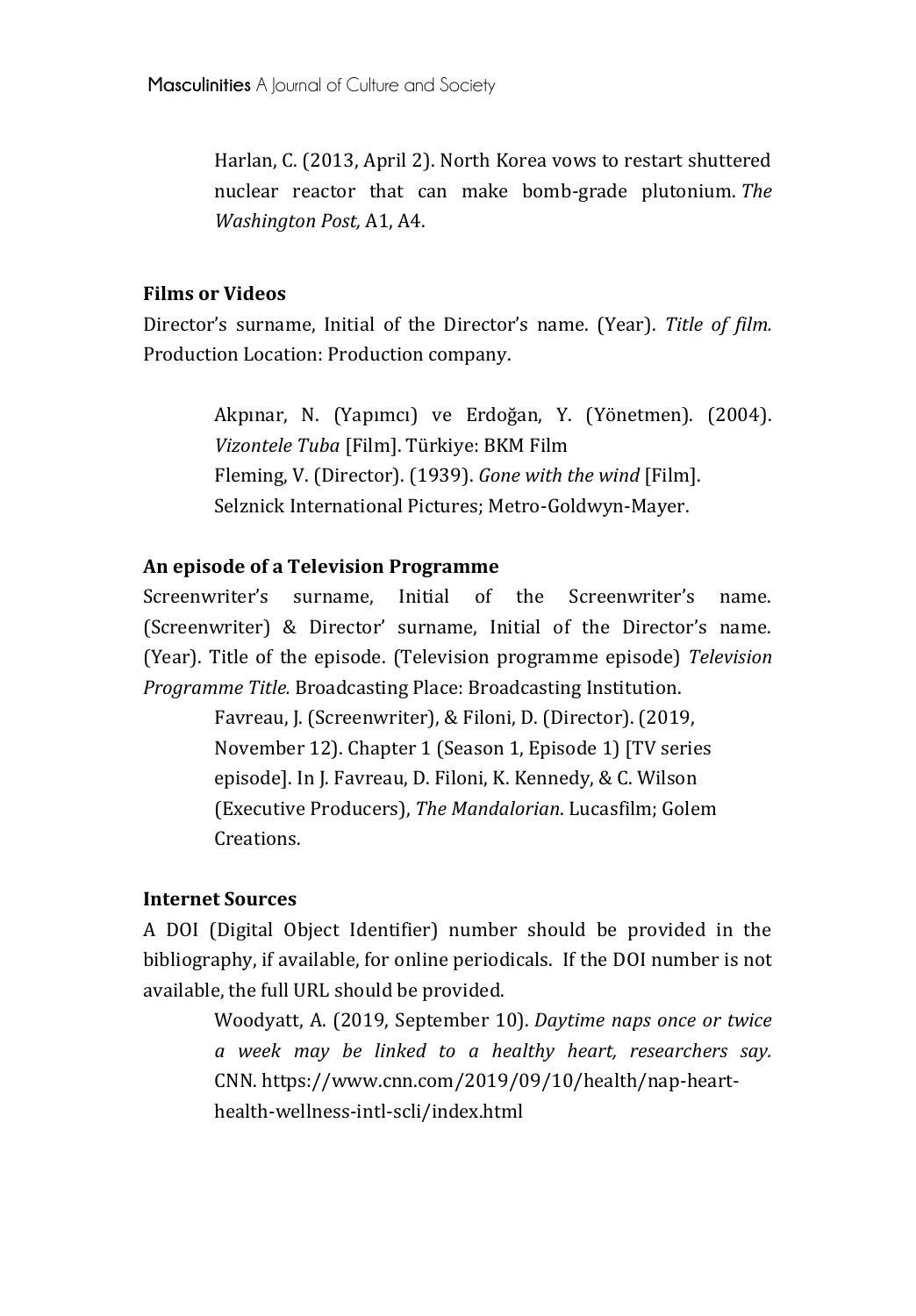### **Periodicals**

### **Journal Article**

Author's surname, Initial of the author's name. (Publication date). The title of the article. *Journal title, Volume* (Issue), Page range, URL

Munsch, C. L., & Gruys, K. (2018). What threatens, defines: tracing the symbolic boundaries of contemporary masculinity. *Sex Roles, 79,* 375-392. https://doi.org/10.1007/s11199-017-0878-0

### **Newspaper Article**

Author's surname, Initial of the author's name. (Date of Publication) The title of the article. *The name of the newspaper*. Web address. (URL)

> Carey, B. (2019, March 22). Can we get better at forgetting? *The New York Times.* [https://www.nytimes.com/2019/03/22/health/memory](https://www.nytimes.com/2019/03/22/health/memory-forgetting-psychology.html)[forgetting-psychology.html](https://www.nytimes.com/2019/03/22/health/memory-forgetting-psychology.html)

### **Webpage on a Website with a Retrieval Date**

The title of the document. (n.d.). *The title of the source.* The source which the document has been retrieved. Retrieval date, web address.

> U.S. Census Bureau. (n.d.). *U.S. and world population clock*. U.S. Department of Commerce. Retrieved January 9, 2020, from <https://www.census.gov/popclock/>

### **In-Text Citation and Reference Guideline**

### **Sources with One Author:**

Citations of a reference with one credited author must include the author's surname, the publication year (and the page number if direct quotation is used).

Example: (Edwards, 2006)

## **Sources with Two Authors**

Citations of a reference with two credited authors must include the surnames of both authors, the publication year (and the page number if direct quotation is used).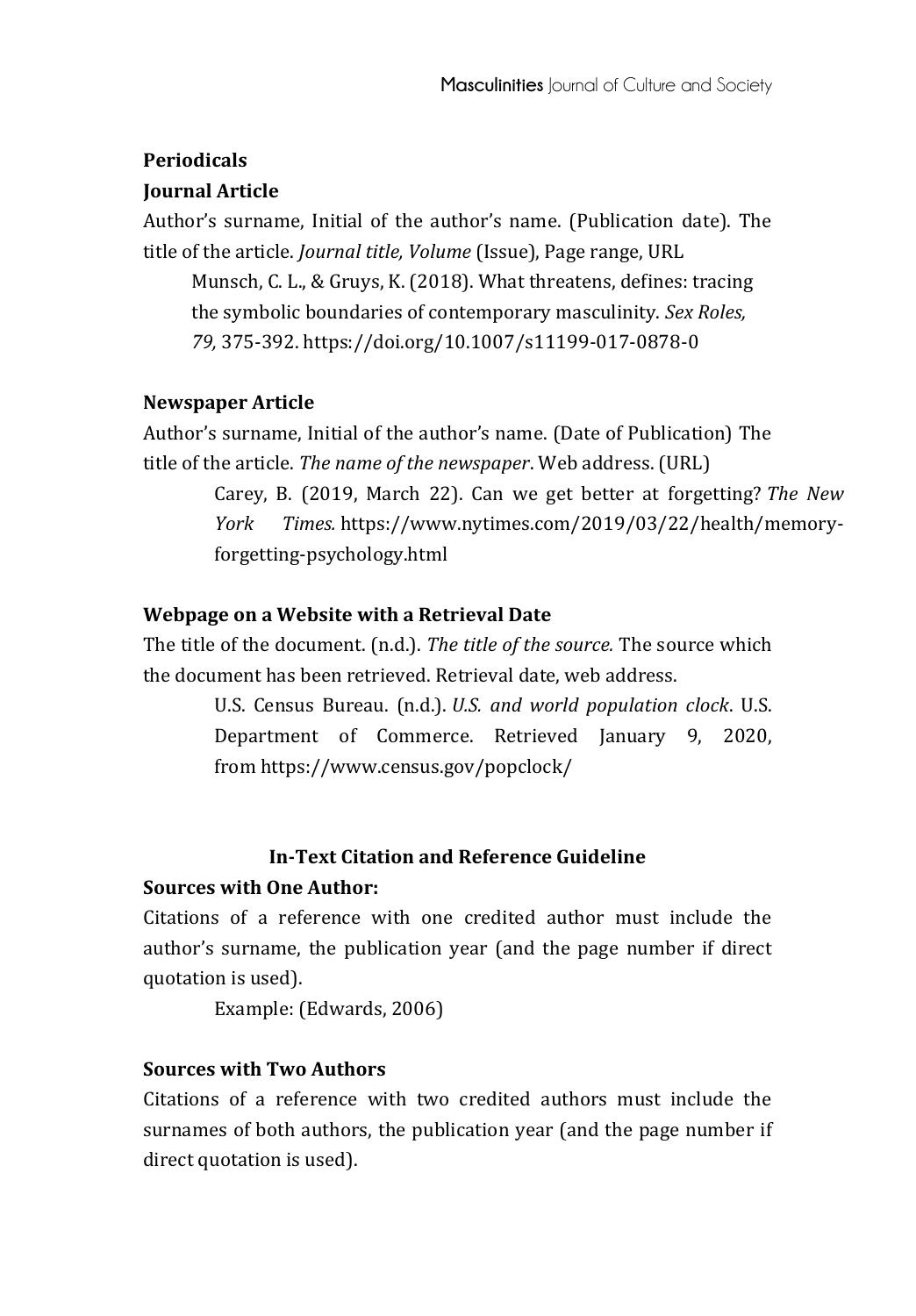**Masculinities** A Journal of Culture and Society

The surnames must be separated by "&".

Example: (Clayton & Craig, 1999,)

#### **Sources with Three or More Authors**

Citations of a reference with three or more credited authors must include the surname of the first author, followed by "et al.", the publication year (and the page number if direct quotation is used).

Example: (Carrigan et al., 2005)

To recognise the sources with the same-first author, the second and the third authors must also be included.

Citations of a reference with no credited author display a short title in title case (headline capitalization) and the publication year.

> Example: As mentioned in another source (*College Cost Book*, 1983)

### **Sources with the Same Author**

Sources with the same author must be listed chronologically. And be separated by comma.

Example: (Connell, 1987, 1995)

In-text articles must be written in parenthesis, not in italics.

Example: In Michael S. Kimmel's essay titled (1994) "Masculinity as homophobia" ….

#### **Secondary Resource Citations**

The citation of a secondary resource—a work cited within a primary resource but not itself consulted—features the surname and year (when available) of the work cited within the primary resource and, following the phrase "as cited in," a citation of the primary resource. Only the primary resource is included as an entry in the reference list.

> Example: John Mogey, for example, back in 1957, appears to have mistaken cultural for behavioral changes when, in talking about the emerging role of men in the family, he asserts that the